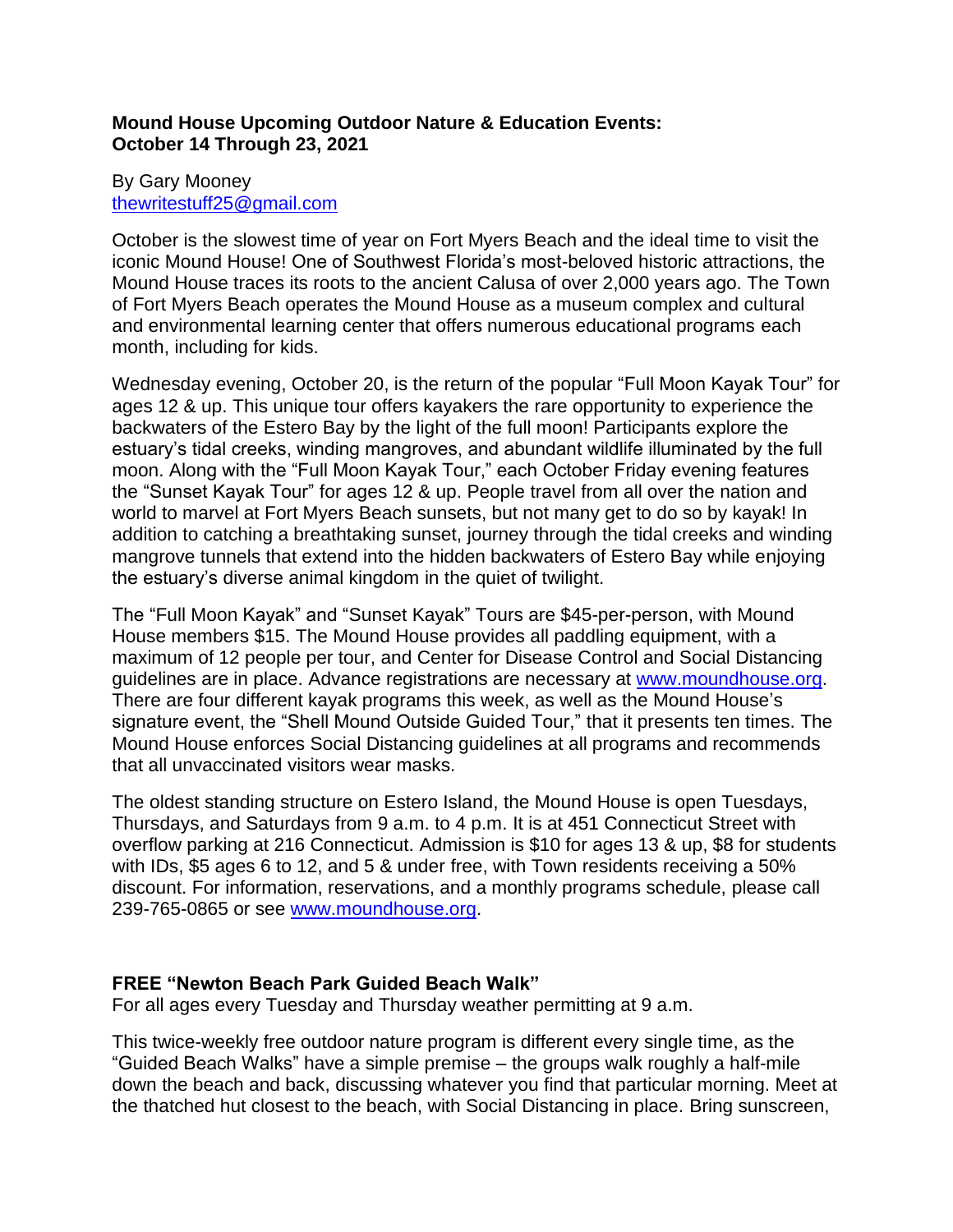shoes to get wet, sunglasses, and hat. No reservations necessary; while free, parking is \$3-per-hour, with one hour generally enough. Newton Beach Park is mid-island at 4650 Estero Boulevard.

#### **"Mangroves by Kayak Tour"**

For ages 12 & up weather permitting on Thursday, October 14; Friday, October 15; Wednesday, October 20; Thursday, October 21; Friday, October 22; and Saturday, October 23, all at 9 a.m.

Explore the winding mangrove creeks and hidden waters of the Estero Bay Aquatic Preserve as only a kayaker can on this Environmental Educator-guided tour of the ancient realm of the Calusa! Witness birds, fish, manatee and dolphins as you paddle through the natural beauty of Estero and Hell Peckney Bays in a tandem kayak. All paddling & safety equipment provided, with kayak tours in accordance with Florida Society of Ethical Ecotourism guidelines. \$45-per-person; Mound House members \$15. Advance reservations necessary at [www.moundhouse.org](http://www.moundhouse.org/) with Social Distancing guidelines in place.

# **"Garden Outside" Guided Tour**

For all ages on Thursday, October 14; Saturday, October 16; Tuesday, October 19; Thursday, October 21; & Saturday, October 23, all at 10 a.m.

Stroll through the Mound House gardens to discover how its unique plants conserve water and protect wildlife, while learning how the Calusa and other Native Americans used them in their daily lives. \$5-per-person that does not include Mound House admission; Mound House members free, with Social Distancing guidelines in place.

# **"Shell Mound" Outside Guided Tour**

For all ages on Thursday, October 14; Saturday, October 16; Tuesday, October 19; Thursday, October 21; and Saturday, October 23, all at 11 a.m. & 1 p.m.

If you dig archaeology, the Mound House's signature program is for you! Tour the 2,000-year-old Calusa Indian Shell Mound led by the interpretive staff as you explore the site's archaeology to unearth clues about this ancient society. \$5-per-person that does not include Mound House admission; Mound House members free, with Social Distancing guidelines in place.

# **"Sunset Kayak Tour"**

For ages 12 & up weather permitting on Friday, October 15, at 5 p.m. & Friday, October 22, at 4:45 p.m.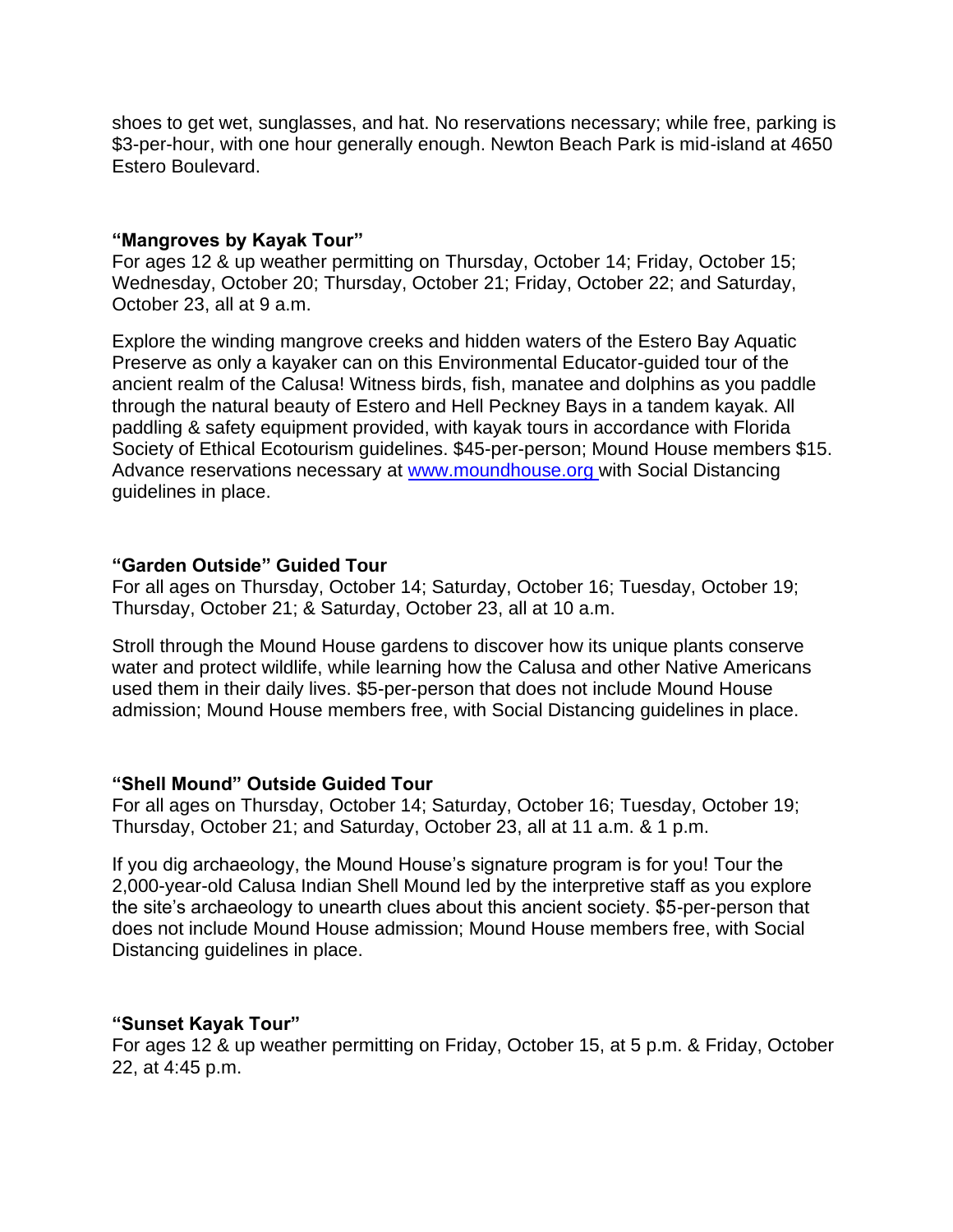People travel from all over the nation and world to marvel at Fort Myers Beach sunsets, but not many get to do so by kayak! In addition to catching a breathtaking sunset, explore the tidal creeks and winding mangrove tunnels that extend into the hidden backwaters of Estero Bay while experiencing the estuary's abundant wildlife in the quiet of twilight. The Mound House provides all paddling and safety equipment, with CDC and Social Distancing in place. \$45-per-person; Mound House members \$15, with a limit of 12 paddlers per tour. Advance registration necessary at [www.moundhouse.org.](http://www.moundhouse.org/)

# **"Family Fun Kayak Tour"**

For ages 6 & up weather permitting on Saturday, October 16, at 9 a.m.

Fun for the whole family, including children ages 6 & up, on a specially-designed Environmental Educator-guided kayak! See birds, dolphins, manatee, and other wildlife while paddling through the Estero Bay mangroves. \$25-per-person ages 13 & up; \$15per-person ages 6 to 12 that includes Mound House admission, with advance Social Distancing in place.

#### **NEW: "Cool Calusa Tools"**

For families with children ages 6 & older on Saturdays, October 16 & 23, both at 2 p.m.

Learn to hunt, fish, and make masks and pottery, just like the Calusa! The Mound House interpretive staff leads this exciting hands-on tour of the Mound House grounds where they demonstrate Calusa tools and artifacts, then help you make Calusa-inspired artwork where your imagination runs wild! \$2-per-person that does not include Mound House admission. The Mound House enforces Social Distancing guidelines and recommends that all unvaccinated visitors wear masks.

#### **"Latino History" Outside Guided Tour**

For all ages on Tuesday, October 19, at 2 p.m.

Perfect for Florida history buffs! Learn about the Latino fishing village known as a "Rancho" that existed on the shell mound between the ancient Calusa and Anglo-Pioneer eras. Explore the site's archaeology and history through unearthed clues about this multicultural society. Advance registrations necessary at \$5-per-person that does not include Mound House admission, with Social Distancing guidelines in place.

#### **"Full Moon Kayak Tour"**

For ages 12 & up on Wednesday, October 20, at 5:15 p.m.

This unique tour offers kayakers the rare opportunity to experience the backwaters of the Estero Bay in the quiet of twilight by the light of the full moon! Participants explore the estuary's tidal creeks, winding mangroves, and abundant wildlife illuminated by the